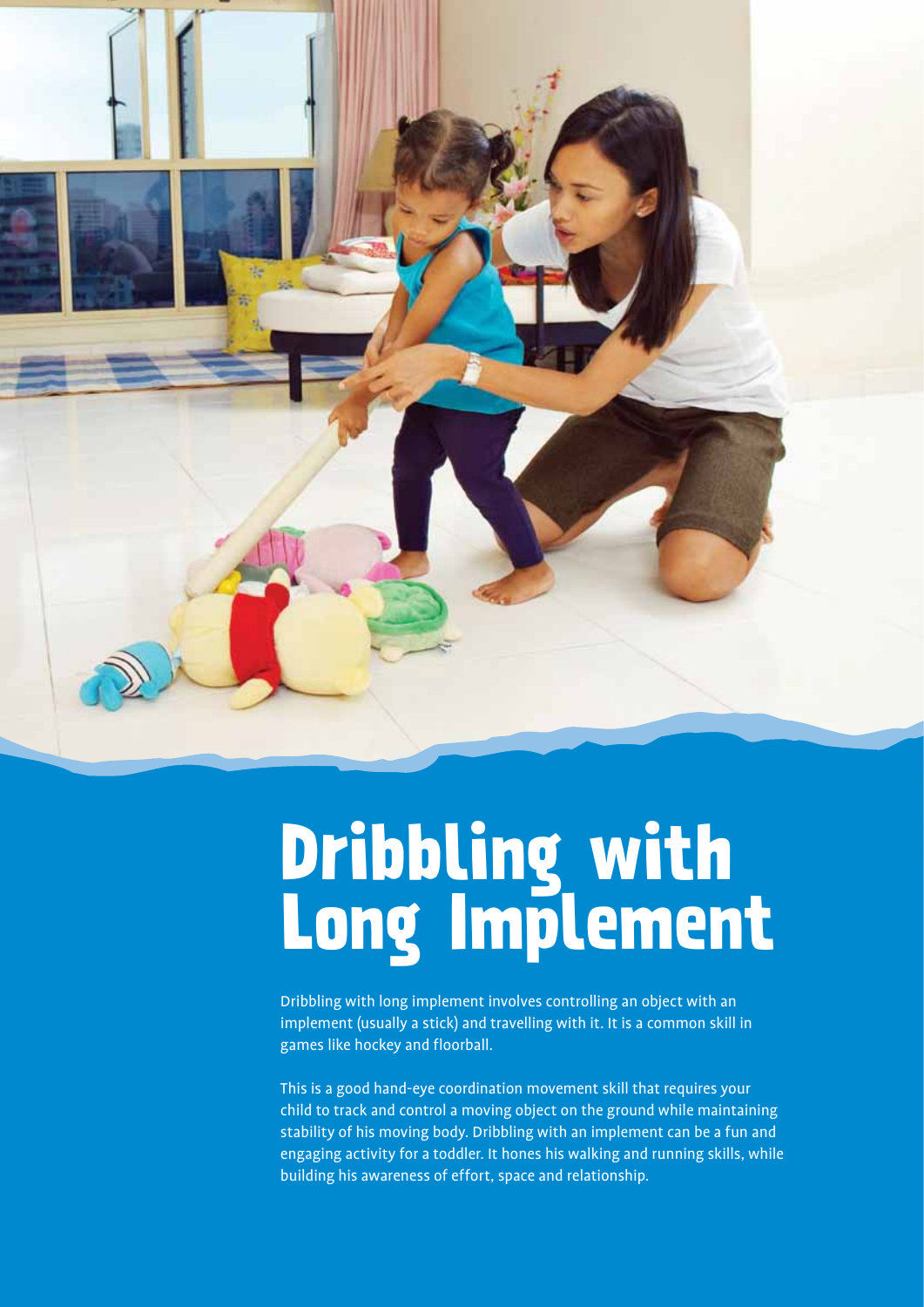# **Developmental Phases**

# Dribbling with Long Implement



# Initial

- Tends to hold the implement with one hand.
- Implement is held in front of body, hitting (instead of pushing) the ball at a distance in front.
- Tends to chase object with no directional control of ball.
- Eyes focus on the object or implement.



# Transition

- Holds the implement with both hands at the top of the implement.
- Attempts to push object forward, occasionally making contact with ball on either side with implement.
- Tends to chase object with some directional control of ball.
- Eyes are focused on the object or implement.



#### Mature

- Holds the implement with non-dominant hand while dominant hand is about a quarter-way down on the implement.
- Knees are bent slightly with forward body lean during the dribble.
- Implement contacts ball on either side, pushing ball gently forward. Ball is well-controlled and kept close to the implement throughout the dribble.
- Able to look up occasionally.

#### **Approximate Age of Development (in years)**

| <b>Initial</b>    |  |  |              |       |                          |  |
|-------------------|--|--|--------------|-------|--------------------------|--|
| <b>Transition</b> |  |  | 13 4 5 6 7 8 |       |                          |  |
| <b>Mature</b>     |  |  |              | 6 7 8 | $\overline{\phantom{a}}$ |  |

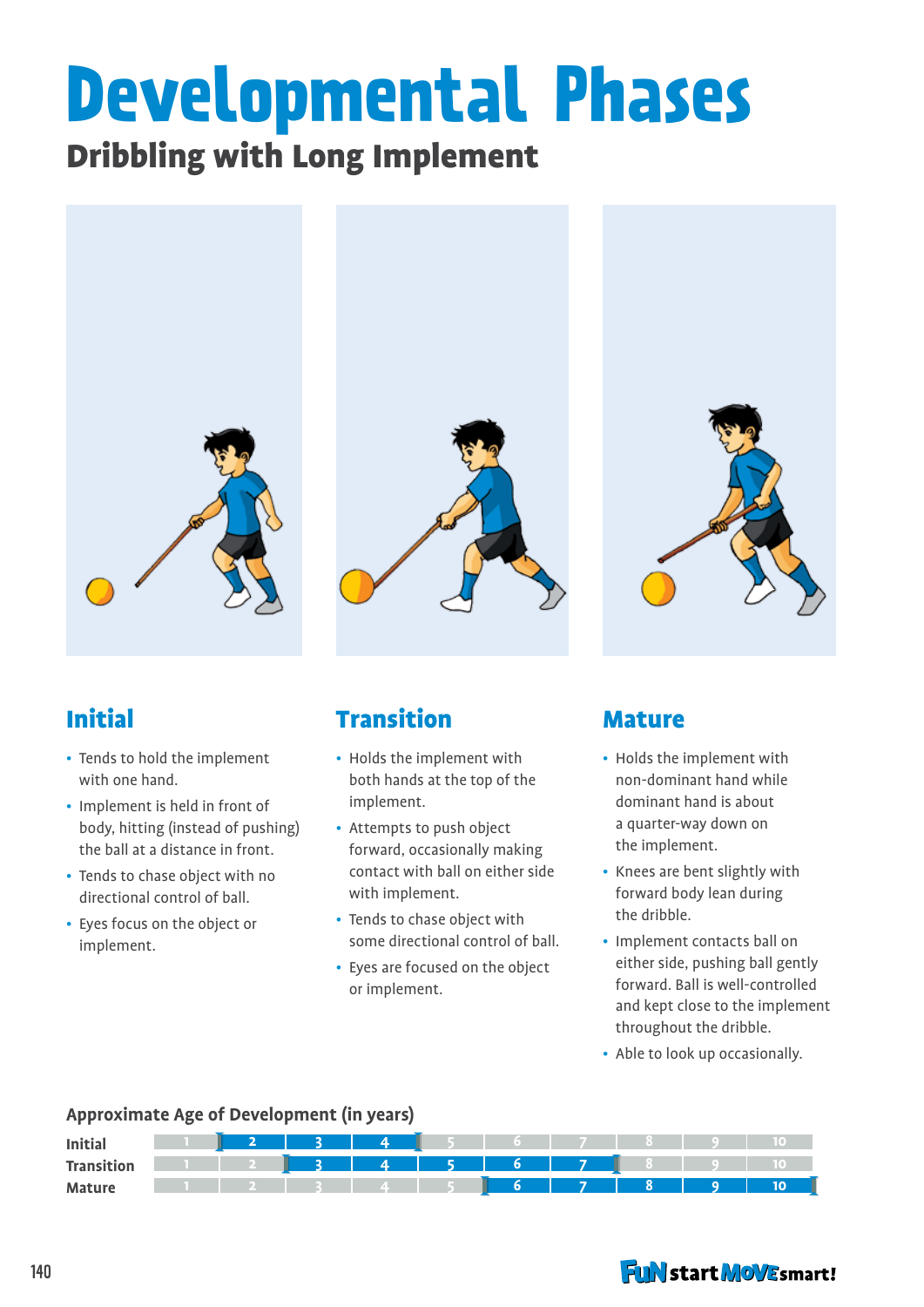# **Teaching Strategies** Dribbling with Long Implement

# What to do if your child...

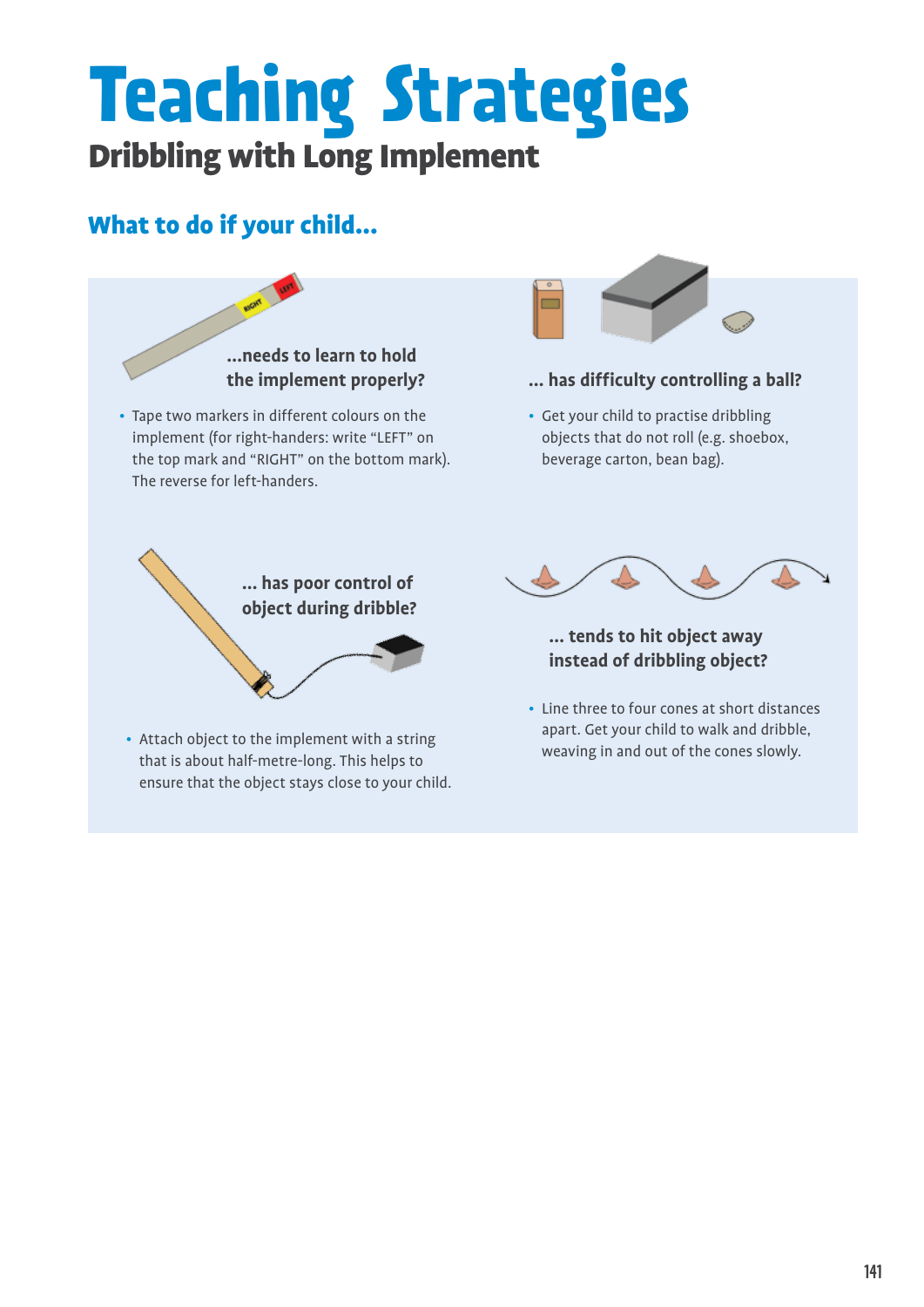# **Variations**

# "Can your child use a long implement to dribble...?"

| How the<br>body moves             | <b>Force/Effort</b><br>• an empty tissue box<br>• a deflated ball<br>• a heavy object             | <b>Time</b><br>· slowly/quickly<br>• slowly before a cone and<br>quickly after it<br>• in slow motion |                                                                                         | <b>Flow</b><br>• while balancing a small<br>towel on his head<br>• and change direction at<br>every cone/marker<br>• to other end of room<br>without stopping |  |  |
|-----------------------------------|---------------------------------------------------------------------------------------------------|-------------------------------------------------------------------------------------------------------|-----------------------------------------------------------------------------------------|---------------------------------------------------------------------------------------------------------------------------------------------------------------|--|--|
|                                   | <b>Location</b>                                                                                   | <b>Direction/Pathways</b>                                                                             |                                                                                         | Levels/Extensions                                                                                                                                             |  |  |
| Where the<br>body moves           | • in a square space marked<br>by four cones<br>• between two lines<br>• to a line nearby/far away | • forward/backward?<br>• left/right/diagonally<br>• in a straight/zigzag/curved<br>line               |                                                                                         | • with a stiff and<br>straightened body<br>• with knees bent<br>• with trunk slightly bent                                                                    |  |  |
|                                   | <b>Self (body parts)/People</b>                                                                   |                                                                                                       |                                                                                         | <b>Objects</b>                                                                                                                                                |  |  |
| With whom/<br>What the body moves | • around you<br>• following you<br>• with hands close to his body                                 |                                                                                                       | · using a taped newspaper roll<br>• around the outside of a hoop<br>• between two cones |                                                                                                                                                               |  |  |

### **COMBINATIONS**

- A taped-up shoebox slowly with you following behind
- A plastic bottle half-filled with water along a zigzag line while balancing a small towel on his head

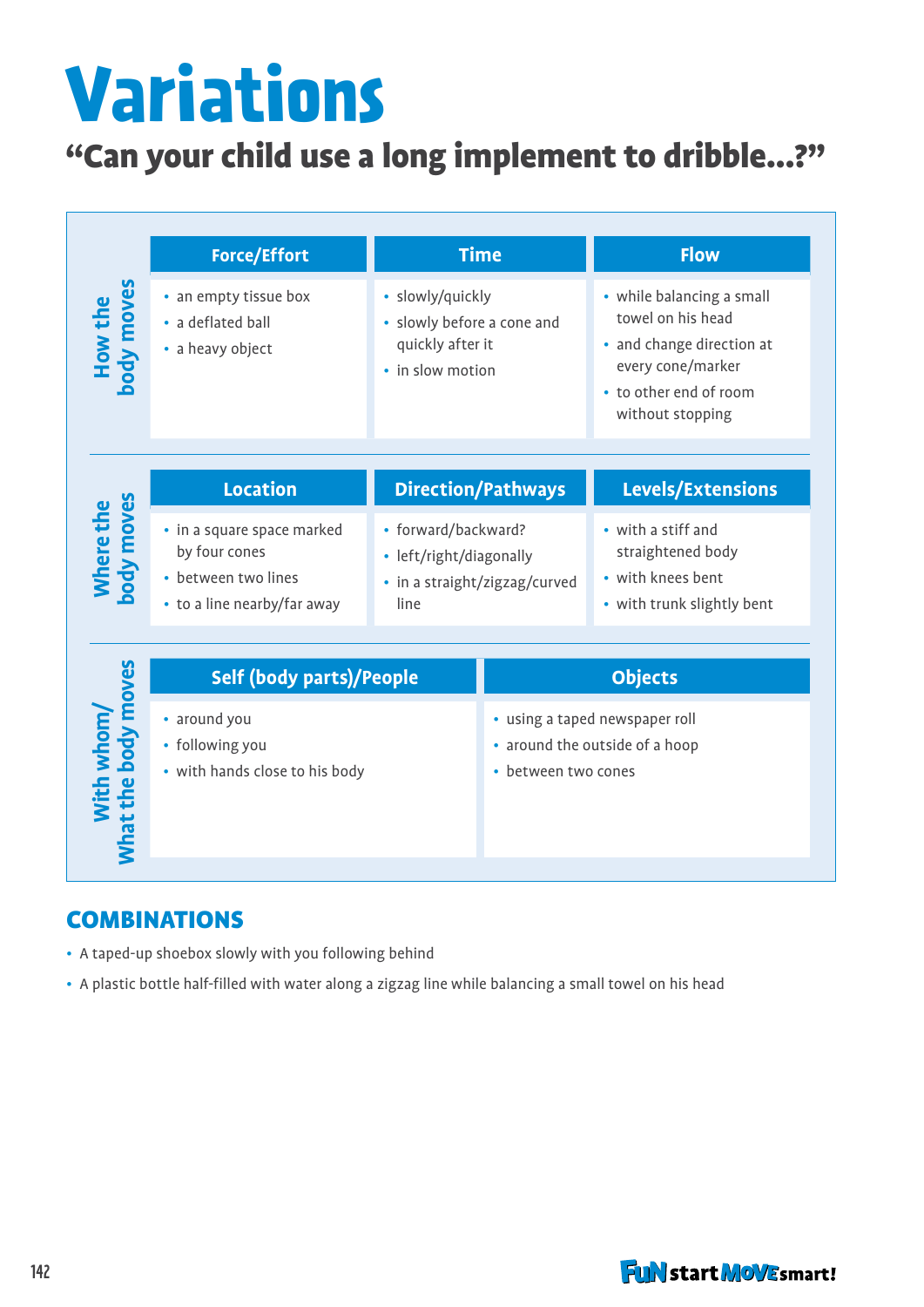# **Activity 1**  Dribbling with Long Implement

**object control skills**

### WHAT YOU NEED

- Newspapers, rolled up to form two rods
- Empty tissue boxes
- Objects found at home to serve as obstacles



## **HOW TO PLAY**

- Have your child dribble an empty tissue box around the house with a newspaper rod.
- Repeat the activity, this time placing obstacles around the house for your child to dribble past.

• Challenge your child further. You and your child must hold a rod each and compete who can dribble the empty box towards a specific area first (e.g. bedroom).

## Be aware

• Ask your child to hold the newspaper rod with both hands, with his non-dominant hand at the top end and his dominant hand away from the top.